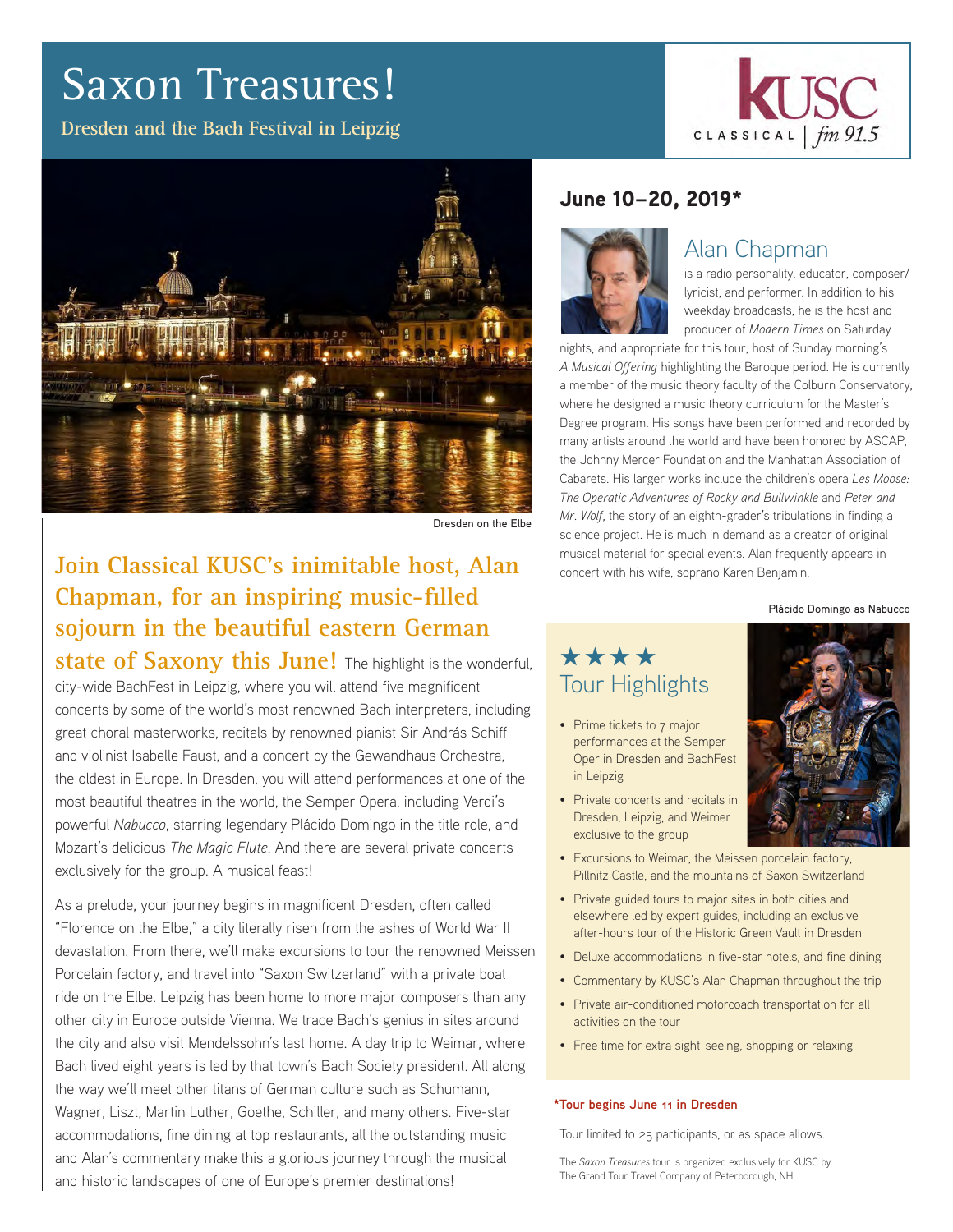

Proschwitz Castle, near Meissen

#### Day 0: Monday, June 10 Group flight on Lufthansa departs LAX with arrival the following day.

## Day 1: Tuesday, June 11 Wilkommen!

Arrival in Dresden and check-in at the lovely Hotel Bülow Palais, a Relais & Chateaux property in the Baroque Neustadt district, little damaged from the war. Our **welcome dinner** is in the hotel's elegant, Michelin-starred, Caroussel Restaurant.

#### Day 2: Wednesday, June 12 Dresden

Breakfast daily at both hotels. This morning, we tour the beautiful city of Dresden lying on the River Elbe. Many of its historic monuments, shattered by the Allied bombing of February 1945, have been completely rebuilt virtually as they were. We'll visit the remarkable, domed Frauenkirche, and hear a private organ recital in the city's Cathedral. Lunch is at a fine restaurant on the Theaterplatz. Two private events grace this evening: first, a private after-hours tour of the magnificent Green Vault, filled with the most unique items from the largest collection of treasures in Europe; then a short distance away, the group will hear an exclusive private concert in the pretty, baroque Cosel Palais, built in 1765.



#### Day 3: Thursday, June 13 Meissen and Saxon Wines

Green Vault, Dresden

Meissen, a name synonymous with fine, delicate porcelain, the most famous in the world. Today we travel to the eponymous town and tour the factory where it is still fabricated in the traditional handmade process. They will even show off the sounds of an organ made of porcelain! Outside of the town, Proschwitz Castle built in 1704 hosts the group for **lunch** and a tasting some of their fine wines. Returning to Dresden, we hope to catch the Staatskapelle Dresden, the city's great orchestra, as they play impromptu in the pubs around the Neustadt, in our neighborhood.

## Day 4: Friday, June 14 Saxon Switzerland

The 18th century Pillnitz Castle was the home of Saxony's Electors, principally Augustus the Strong. Resting on the Elbe upstream from Dresden, its lush gardens illustrate a nearly complete history of landscape gardening. From there, our coach takes us up into the sandstone mountains called Saxon Switzerland, and the fabulous views from Bastei. Returning downstream, we board our private boat and float down the Elbe enjoying a buffet lunch all the while. Tonight, the Semper Oper, one of the most beautiful opera houses in Europe where many important works of Richard Strauss and Richard Wagner were premiered, presents Mozart's *The Magic Flute*, his Masonic- themed masterpiece, in a production by Achim Freyer, the director of LA Opera's recent controversial *Ring* cycle.







*top and below right:* Semper Oper *below left:* Meissen porcelain

#### Day 5: Saturday, June 15 Plácido!

Your day is free in Dresden. After an early **dinner** at the Restaurant Alte Meister, the great Plácido Domingo, General Director of Los Angeles Opera, sings the baritone title role in Verdi's inspiring drama, *Nabucco*, which features the timeless and popular choral hymn "Va, Pensiero" at the Semper.

#### Day 6: Sunday, June 16 Mendelssohn in Leipzig

We bid *aufwiedersehen* to Dresden and move on to Leipzig, where we check in to the deluxe Hotel Fürstenhof. The annual Leipzig BachFest, first begun in 1904, takes place all over city in Baroque churches, impressive concert halls, and charming chamber venues. Today is devoted to Felix Mendelssohn, who more than anyone else fueled the resurgence of Bach's music in the 19th century. We visit the Mendelssohn Haus, where the composer lived the last four years of his life, for a tour and private concert. This evening the outstanding Gewandhaus Orchestra, with which the composer held the post of music director, and the oldest civic orchestra in the world, performs Mendelssohn's stirring "Scottish" Symphony led by the eminent Swedish maestro Herbert Blomstedt, the former music director of the San Francisco Symphony (1985–1995) and its current Conductor Laureate. The fine violinist Vilde Frang is soloist in two of Bach's violin concerti.